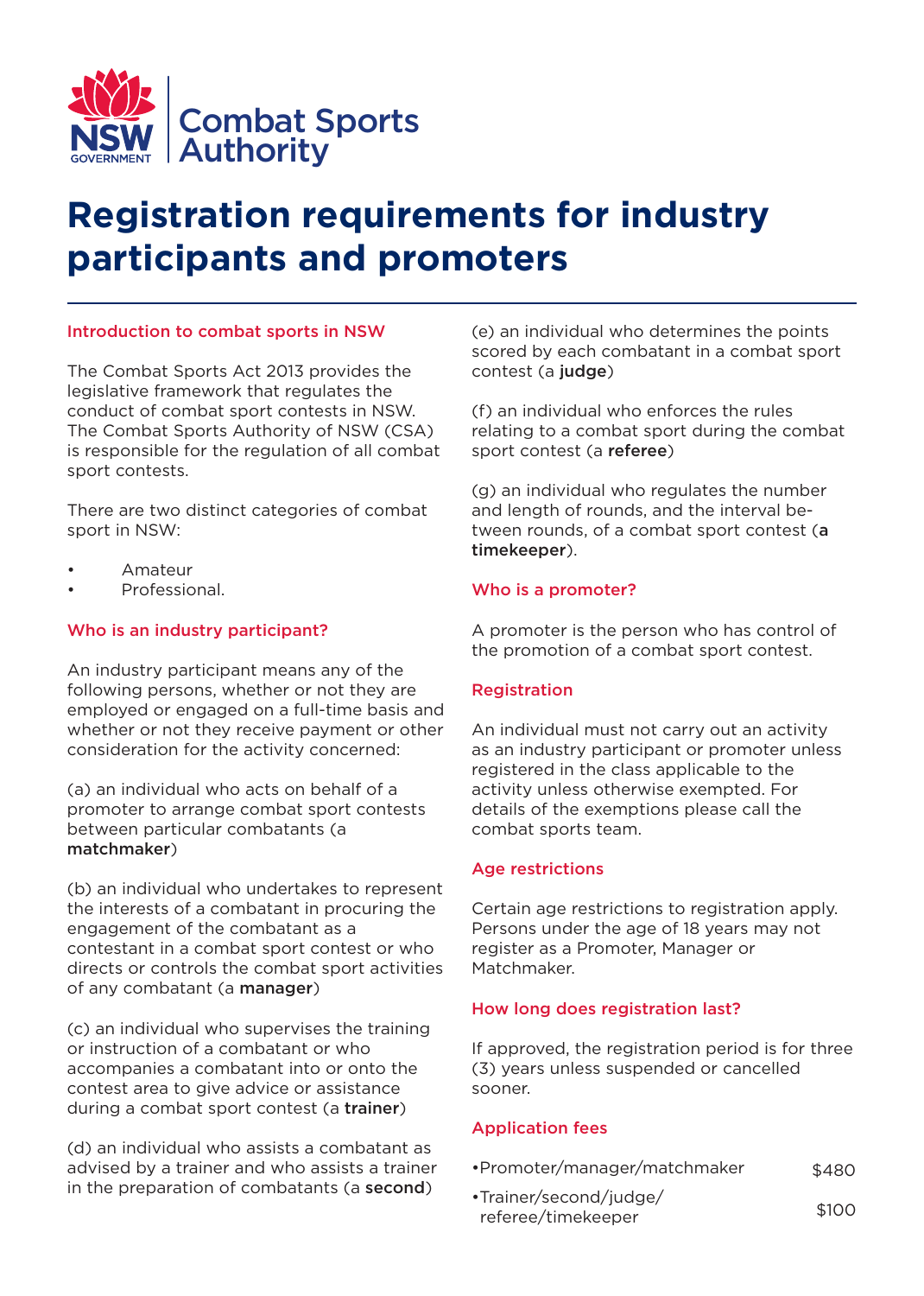# Registration categories

A person may only register in one category.

|            | Primary<br>consideration                                            | Secondary<br>consideration                                                                  |
|------------|---------------------------------------------------------------------|---------------------------------------------------------------------------------------------|
| Category 1 | You must use<br>this category<br>if you wish to<br>register to be a | You may also<br>select any of<br>the following<br>registrations<br>within this<br>category: |
|            | •judge,<br>•referee or<br>•timekeeper<br>at professional            | Trainer and<br>Second for both<br>amateur and<br>professional                               |
|            | contests                                                            | Promoter for<br>amateur contests<br>only                                                    |
| Category 2 | You must use<br>this category<br>if you wish to<br>register to be a | You may also<br>select any of<br>the following<br>registrations<br>within this<br>category: |
|            | •promoter,<br>•manager or<br>•matchmaker                            | Trainer and<br>Second for both<br>amateur and<br>professional                               |
|            | at professional<br>contests                                         | Referee, Judge<br>or Timekeeper<br>for amateur<br>contests only                             |

The registration system requires that you register for the sport/s or discipline/s in which you wish to undertake a role and you may choose as many of the following as you wish.

•Boxing

•Kickboxing (including Thai Boxing, Muay Thai)

•MMA

•Other Martial Art.

In each of these categories you must also register as either:

- •Professional
- •Amateur
- •Both amateur and professional.

The CSA recommends that you apply for

registration in all classes that you may require (subject to satisfying eligibility requirements). If you subsequently require additional registration classes you must apply for the additional classes and pay the appropriate fees.

## Registration requirements

### For referees, judges and timekeepers

The following information must be provided by the applicant upon application for registration:

•Statement of Skills supplied by an Approved Amateur Body, the Combat Sports Authority or other industry body

- •certified identification
- •Passport type **photograph** of applicant's face
- •The completed CSA exam for referees,

judgesand time-keepers •Referees must also provide evidence of a CPR Certificate or First Aid Certificate •National Criminal History check

## For trainers and seconds

The following information must be provided by the applicant upon application for registration:

### •certified identification

•Passport type photograph of applicant's face

•Evidence of a current First Aid Certificate

•The completed CSA exam for Trainers and Seconds.

# For promoters, managers and matchmakers

The following information must be provided by the applicant upon application for registration:

### •certified identification

- •Passport type **photograph** of applicant's face
- •The completed CSA exams for
- Promoters,Managers and Matchmakers

Please note that applicants for registration as a Promoter, Manager and Matchmaker must undergo a Security Determination by the NSW Police Force.

# How to apply for registration

In order to register you must have a valid email address that you have access to, as all communication relating to your application